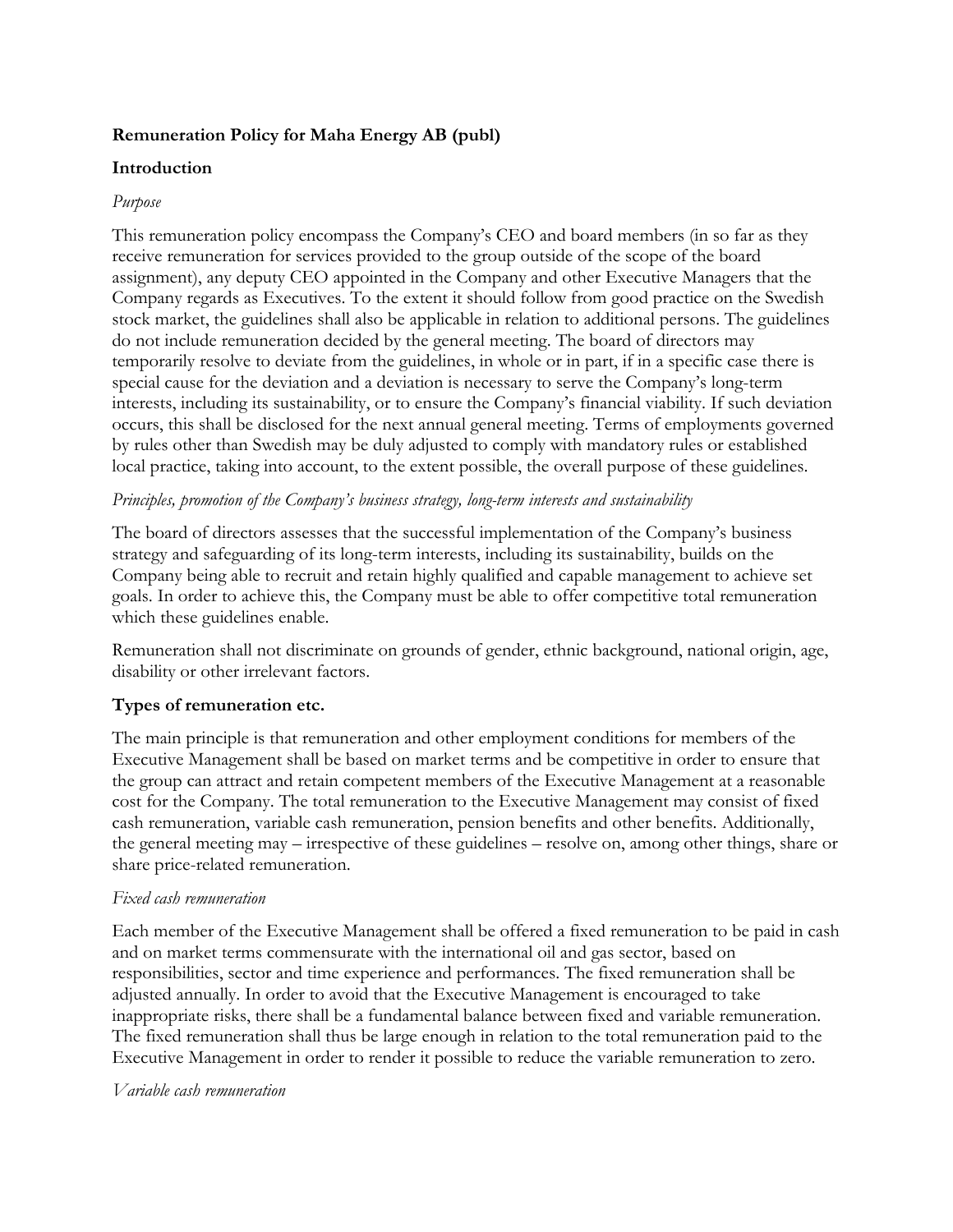In addition to the fixed remuneration, the members of the group's Executive Management may be offered variable remuneration to be paid in cash and based on the result in relation to performance goals within the respective area of responsibility and in line with the shareholders' interests. Variable remuneration shall be tied to annual performance related objectives and shall amount to a maximum of one hundred per cent of the fixed remuneration. Should variable remuneration paid have been based on information that later shows to have been evidently incorrect, the Company shall have the possibility to request repayment. Variable remuneration shall not be pension qualifying.

Variable remuneration shall be based on clear, predetermined and measurable criteria and predefined individual and operational goals, which can be financial, such as budget control, or non-financial, such as non-productive time measurements or production volume related goals. By setting criteria for variable remuneration for the Executive Management linked to the Company's earnings as well as sustainability, the Company's business strategy, long-term interests and competitiveness are promoted. The fulfillment of these criteria shall be measured over a period of one year, and shall be determined based on the Company's performance and the criteria agreed with the individual member of the Executive Management.

Further variable cash remuneration may be awarded in extraordinary circumstances, provided that such extraordinary arrangements are limited in time and only made on an individual basis, either for the purpose of recruiting or retaining executive management, or as remuneration for extraordinary performance beyond the individual's ordinary tasks. Such remuneration may not exceed an amount corresponding to fifty per cent of the fixed annual cash remuneration and may not be paid more than once each year per individual.

The Company's remuneration committee shall propose and evaluate goals for variable remuneration for the group's Executive Management each year. The evaluation made by the remuneration committee shall be reported to the board of directors.

#### *Long-term share or share-price related incentive programmes*

Long-term share-related incentive programmes in the form of warrants giving right to subscribe for new shares have been implemented in the Company. Such programmes have been resolved by the general meeting and are therefore excluded from these guidelines. Warrants entitling the holder to subscribe for new shares in the Company have been issued and allocated to participants under three different incentive programmes for employees and senior management in the Company and its subsidiaries. The first incentive programme was adopted at the annual general meeting held on 30 May 2018, the second was adopted at the annual general meeting held on 23 May 2019, and the third was adopted at the annual general meeting held on 27 May 2020. The warrants issued under the three incentive programmes entitle the holder to subscribe for shares in the Company from 1 May 2021 until and including 30 November 2021, from 1 June 2022 until and including 28 February 2023, and from 1 June 2023 until and including 29 February 2024, respectively. Allocation in the programmes is depending on salary level and time of employment and maximum allocation is conditional upon continued employment during a vesting period of three years.

The share related incentive program is designed to retain and attract long term qualified and committed personnel in a global oil and gas market setting. The program is available to select employees and is meant to re-occur annually.

The remuneration committee and the board of directors shall annually evaluate whether to propose share related incentive programs at the annual general meeting.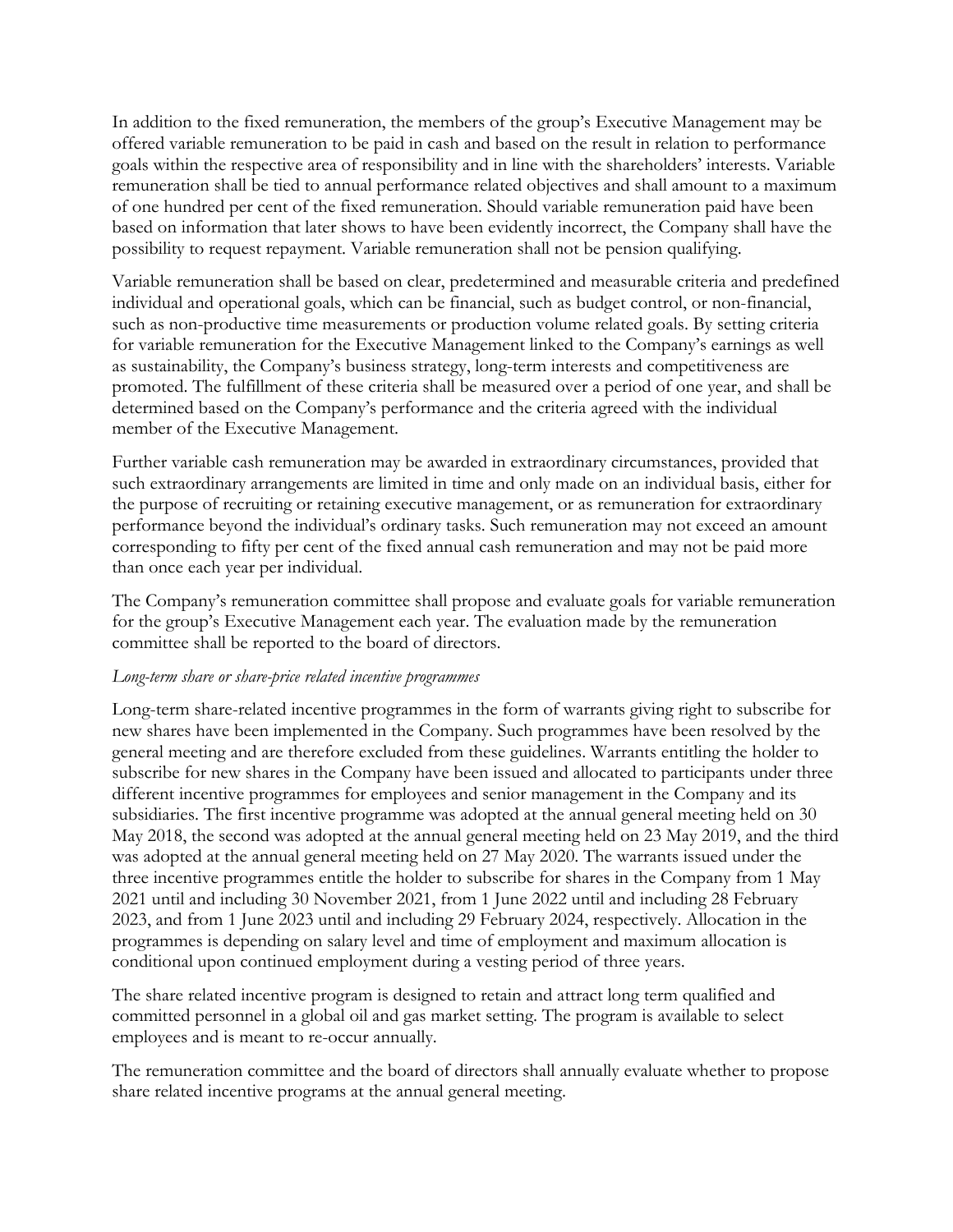#### *Pension*

Pension benefits, including health insurance, shall be premium defined unless the individual concerned is subject to defined benefit pension under mandatory collective bargaining agreement provisions. The pension premiums for premium defined pension shall amount to not more than ten percent of the pension qualifying income.

The Company will, at the minimum, follow statutory requirements for pension contributions in each applicable jurisdiction it operates.

## *Other benefits*

Other benefits may include, inter alia, life insurance, health insurance, medical benefits and a company car, and shall be limited in value in relation to other remuneration and shall be paid only in so far as it is considered to be in accordance with the market for other members of executive managements holding corresponding positions on the employment market where the member in question is operating. Premiums and other costs relating to such benefits may amount to not more than ten per cent of the fixed remuneration.

## *Termination and severance payment*

The notice period upon notice given by the Company shall be no longer than six months for all members of the Executive Management, with a right to redundancy payment after the expiration of the notice period corresponding to not more than 100 per cent of the fixed cash remuneration for a maximum of twelve months, meaning that the fixed remuneration and redundancy payment shall together not exceed eighteen months' fixed salary. Any right to redundancy payment shall, as a main rule, decrease in situations where remuneration is received from another employer. Upon notice given by a member of the Executive Management, the notice period shall generally be six months for the CEO and three months for other members of the Executive Management.

## **Consideration given to existing salaries and employment conditions for employees**

In the preparation of the board of directors' proposal for these remuneration guidelines, salary and employment conditions for employees of the Company have been taken into account by including information on the employees' total income, the components of the remuneration and increase and growth rate over time, in the board of directors' basis of decision when evaluating whether the guidelines and the limitations set out herein are reasonable.

## **The decision-making process to determine, review and implement the guidelines**

The board of directors has established a remuneration committee. The committee's tasks include preparing the board of directors' decision to propose guidelines for Executive remuneration. The board of directors shall prepare a proposal for new guidelines when there is need for significant changes and at least every fourth year, and submit it to the general meeting. The guidelines shall be in force until new guidelines are adopted by the general meeting. The committee shall also monitor and evaluate programs for variable remuneration for the Executive Management, the application of the guidelines for Executive remuneration as well as the current remuneration structures and compensation levels in the Company. The members of the committee are independent of the Company and its Executive Management. The CEO and other members of the Executive Management do not participate in the board of directors' processing of and resolutions regarding remuneration-related matters in so far as they are affected by such matters.